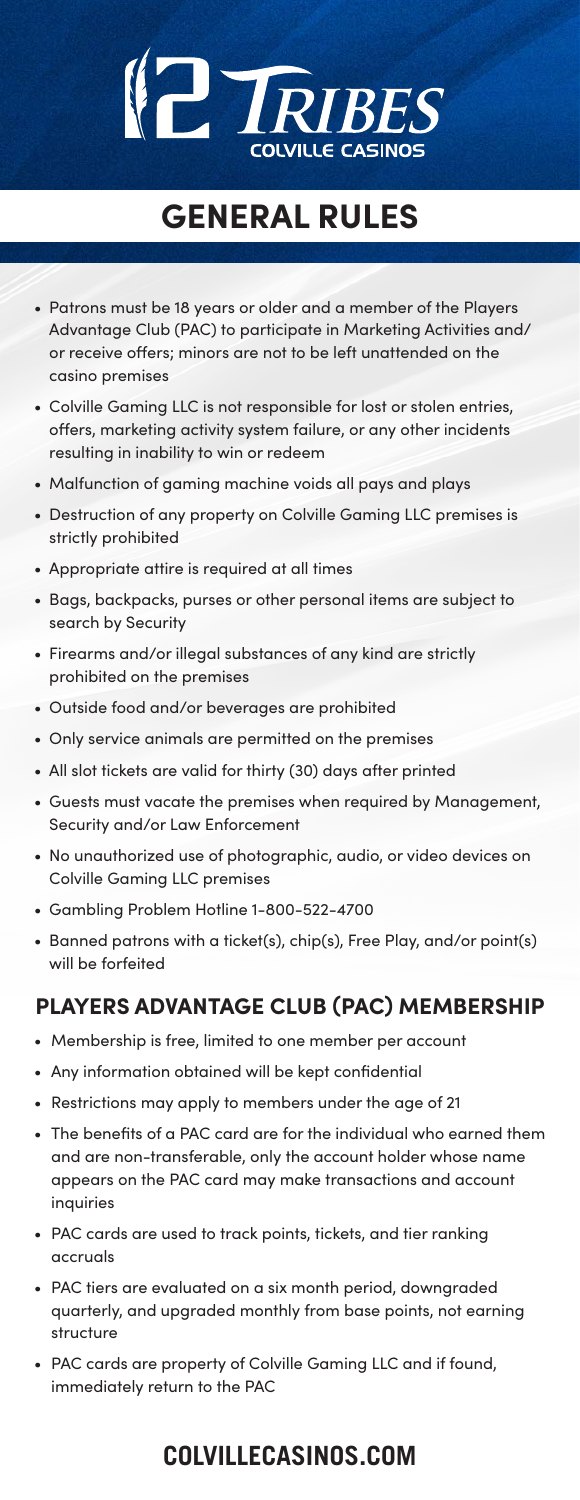## **GENERAL RULES**

- PAC accounts are subject to review and verification
- Members who do not want to receive contact, must notify the PAC and will not receive offers
- Colville Gaming LLC reserves the right to revoke or deny a PAC membership at any time, this includes members who are not in good standing based on fraud, card misuse, and those barred through regulatory agencies
- By participating in this program, member agrees to all the rules and regulations

#### **OFFERS**

- Members must provide valid ID when redeeming offer(s)
- "Offers" may be described as: ticket, voucher, credit, discount, prize, cash, cash equivalent prize, free play, match play, food and/or beverage offer, hotel credit, and spa credit
- Offers may be combined with PAC discounts, offers may be combined with offers, BUT discounts may not be combined with discounts
- Offers are valid one time only
- An expired offer is not redeemable past expiration date
- An offer may not be traded or transferred
- An offer must be redeemed at location indicated on PAC voucher(s)
- The following additional rules and restrictions will apply to each offer type:
	- o **Prize/Cash Equivalent Offer:** the member accepts the prize "as is" with no warranties
	- o **Cash Offer:** member is issued a voucher to be redeemed at the cage for Cash
	- o **Free Play Credit:** free play is valid for thirty (30) days after issuance and is automatically awarded to account in the amount of win
	- o **Match Play:** Requires a match bet to play. All wins pay even money only.
	- o **Food & Beverage Credit/Discount:** offers are not be redeemed for purchase of alcohol and/or tobacco, nor gratuity

#### **POINTS**

- Points may be redeemed for entertainment, tickets, free play, spa, hotel, RV Park, food and/or beverage
- Points are not to be redeemed for purchase of alcohol, tobacco, or gratuity
- Points on account will expire if no activity has occurred for a twelve (12) month period, member will not be notified

**12 TRIBES LAKE CHELAN CASINO** 455 WAPATO LAKE ROAD | MANSON, WA 98831 | 509.687.6911 **12 TRIBES OMAK CASINO HOTEL**  28968 HIGHWAY 97 | OMAK, WA 98841 | 509.422.4646 **12 TRIBES COULEE DAM CASINO** 515 BIRCH STREET | COULEE DAM, WA 99116 | 509.633.0766





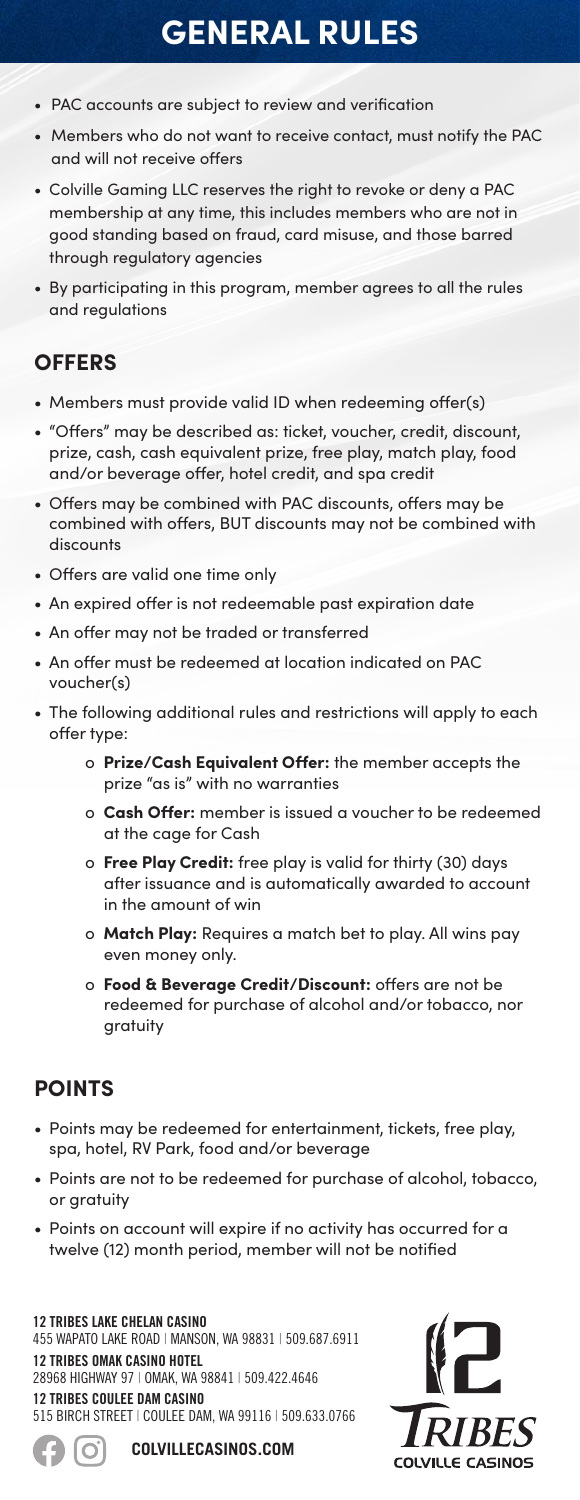# **TRIBES COLVILLE CASINOS**

## **MARKETING ACTIVITIES**

#### **GENERAL**

- Participation in Marketing Activities or acceptance of any cash or cash equivalent prize(s) constitutes the member's permission to use their photograph and name for marketing purposes without notice or compensation
- Management reserves the right to cancel a Marketing Activity at any time and to exclude any individual from the Marketing Activity
- Any dispute not covered by the rules or interpretation of the rules needed will be resolved by Casino Management using the dispute form
- Failure to comply with any of the rules may result in disqualification
- In the event, that a Marketing Activity system malfunctions at any time, PAC members will be asked to wait until the system is functioning properly to participate in and/or redeem a default prize
- It is the member's responsibility to activate their PAC card into eligible slot machines to earn reward(s), offer(s), point(s), etc.; Colville Gaming LLC is not responsible for untracked play due to player negligence or improper insertions of PAC card
- Colville Gaming LLC is not responsible for inability to enter a Marketing Activity due to a long term illness or other personal cause
- For Marketing Activities that require physical participation, selected participants who are physically unable to participate may designate a person other than an employee of Colville Gaming LLC to participate on their behalf
- Colville Gaming LLC is not responsible for the failure to hear or respond to announcements

#### **MARKETING ACTIVITY WINNER**

- Member must be present to win unless otherwise indicated in the Marketing Activity rules
- Member whose name is called has two (2) minutes to report to the designated area and must provide valid ID to redeem a won prize and/or offer
- Winner agrees to pay all expenses, taxes, and fees related to prize won if applicable
- Colville Gaming LLC reports all winnings in excess of \$600 cash or fair market value during a calendar year to the IRS and the winner receives an IRS form 1099-Miscellaneous
- Member who wins cash or cash equivalent (excluding free play) will be required to present valid photo identification, Social Security Number, and complete an IRS Form W-9 before being awarded
	- o A member without a Social Security Number is required to complete an IRS 1042-S form and applicable taxes are withheld or paid prior to prize being awarded

### **COLVILLECASINOS.COM**